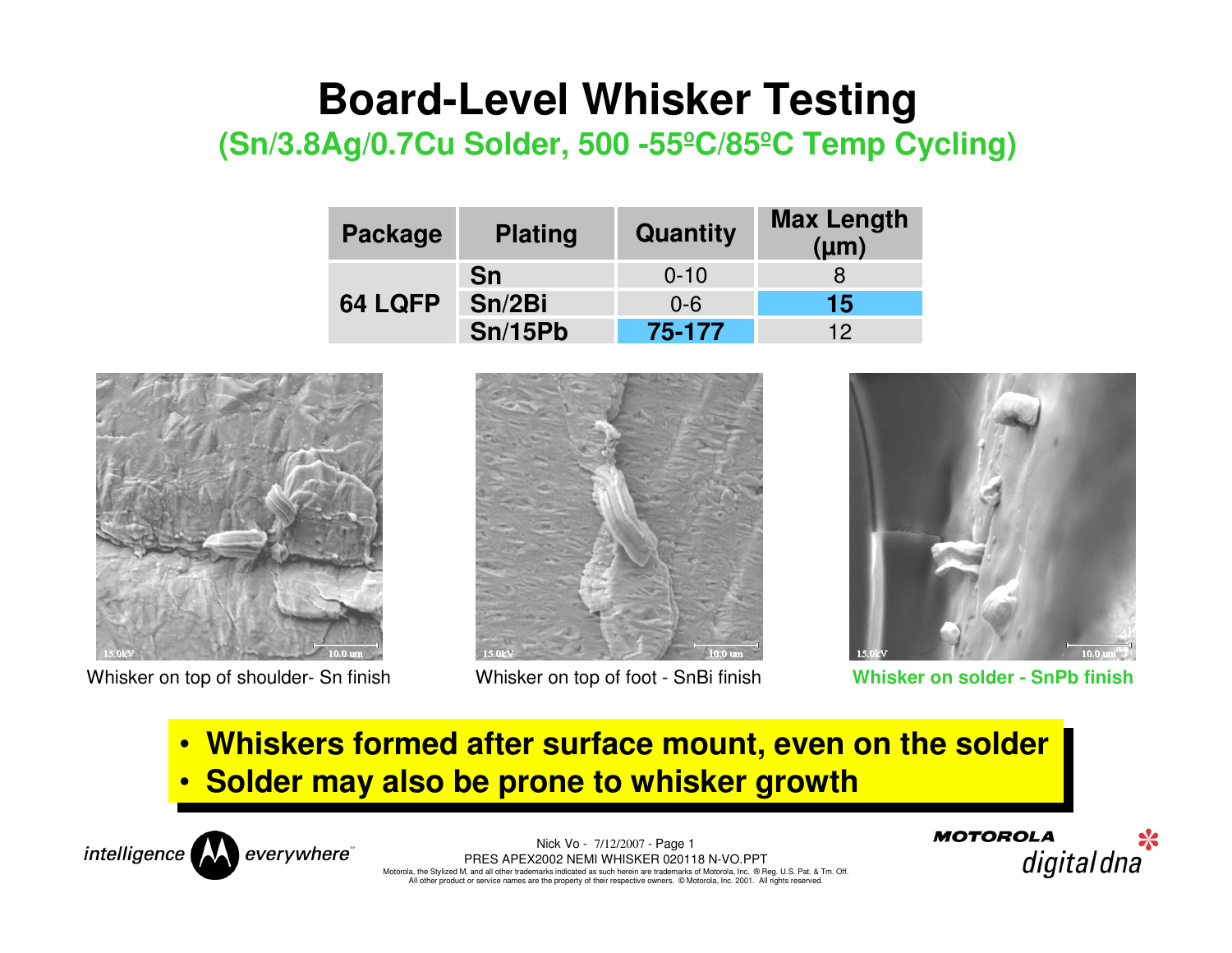## **Summary of Findings**

- **Sn/10-15Pb generally performed better than Sn and Sn/2-3Bi, Sn/10-15Pb generally performed better than Sn and Sn/2-3Bi, which performed better than Sn/0.7Cu.which performed better than Sn/0.7Cu.**
- **Ni underplate did not retard whisker growth. Ni underplate did not retard whisker growth.**
- **External stress did not exacerbate whisker growth. External stress did not exacerbate whisker growth.**
- **Whiskers formed with 60ºC/95%RH storage and -55ºC/85ºC Whiskers formed with 60ºC/95%RH storage and -55ºC/85ºC temperature cycling.temperature cycling.**
- **Whisker appears to form from surface grains, may be related Whisker appears to form from surface grains, may be related to intermetallics formed between grain boundaries.to intermetallics formed between grain boundaries.**
- **Whiskers formed even after surface mount. Whiskers formed even after surface mount.**
- **Solder may also be prone to whisker growth. Solder may also be prone to whisker growth.**



Nick Vo - 7/12/2007 - Page 2 PRES APEX2002 NEMI WHISKER 020118 N-VO.PPT Motorola, the Stylized M, and all other trademarks indicated as such herein are trademarks of Motorola, Inc. ® Reg. U.S. Pat. & Tm. Off. All other product or service names are the property of their respective owners. © Motorola, Inc. 2001. All rights reserved.